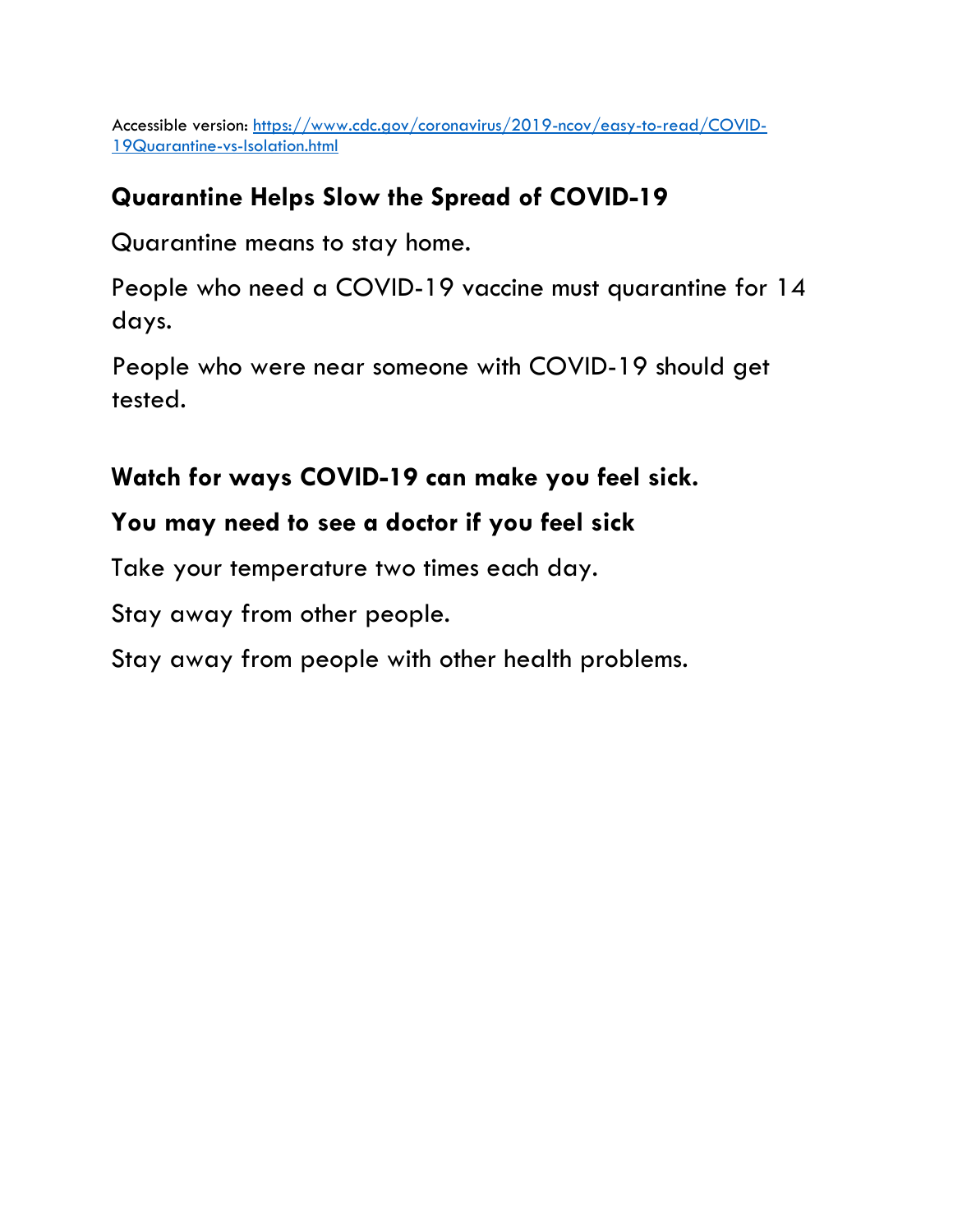#### **Isolation Helps Slow the Spread of COVID-19.**

Isolation means to stay away from other people. People with COVID-19 must stay in isolation. People with COVID-19 must stay away from other people. People with COVID-19 must stay away from people in their home.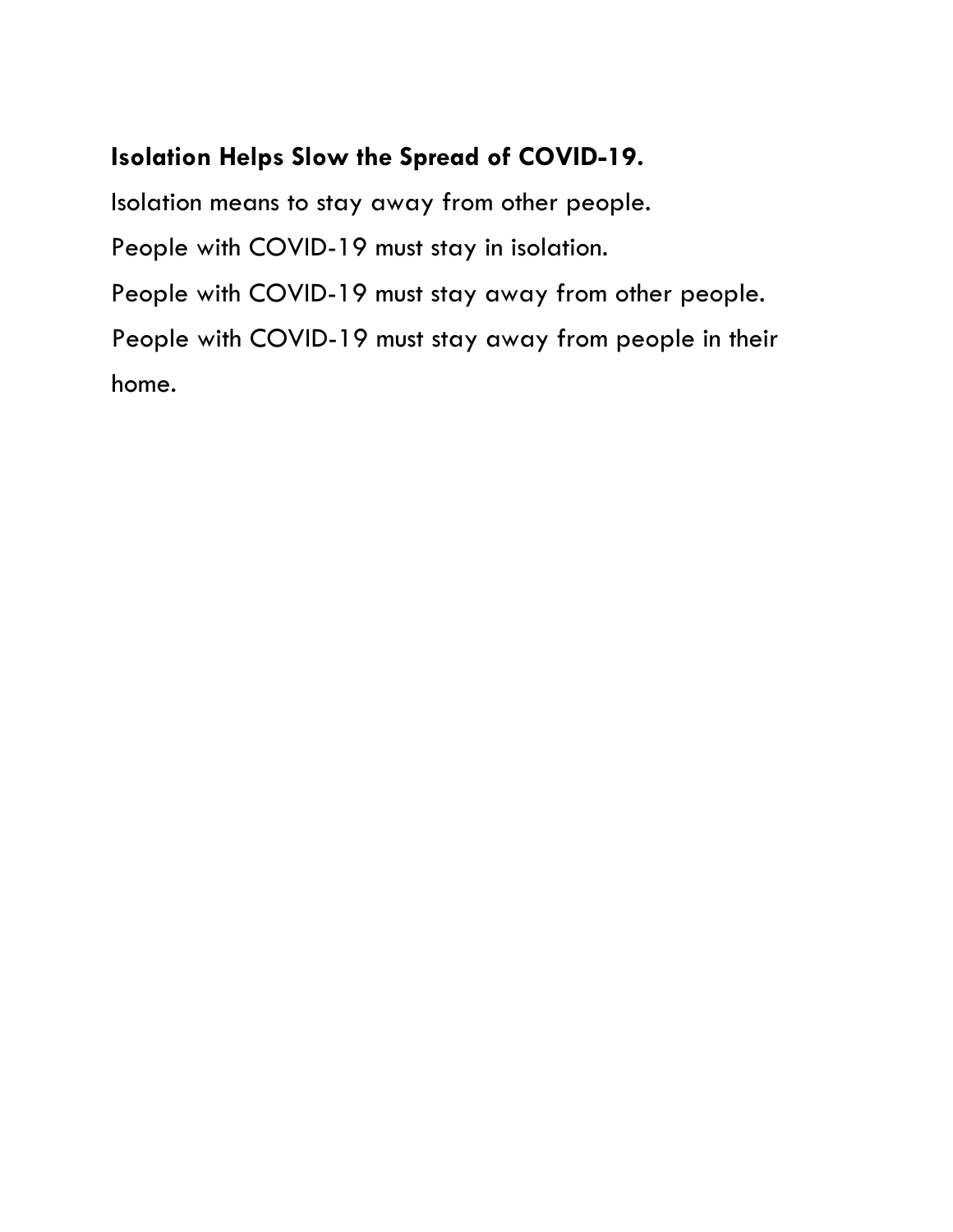### **Steps if You Have COVID-19 and Feel Sick**

Stay at home when you have COVID-19. Stay away from other people. Stay in your own room. Clean your own room. Use your own bathroom. Clean your own bathroom. Stay home until you feel better. You may have to stay home for a while. You may have to stay home for at least 10 days. Tell someone if you are worried about how you feel.

Wear a mask to protect everyone.